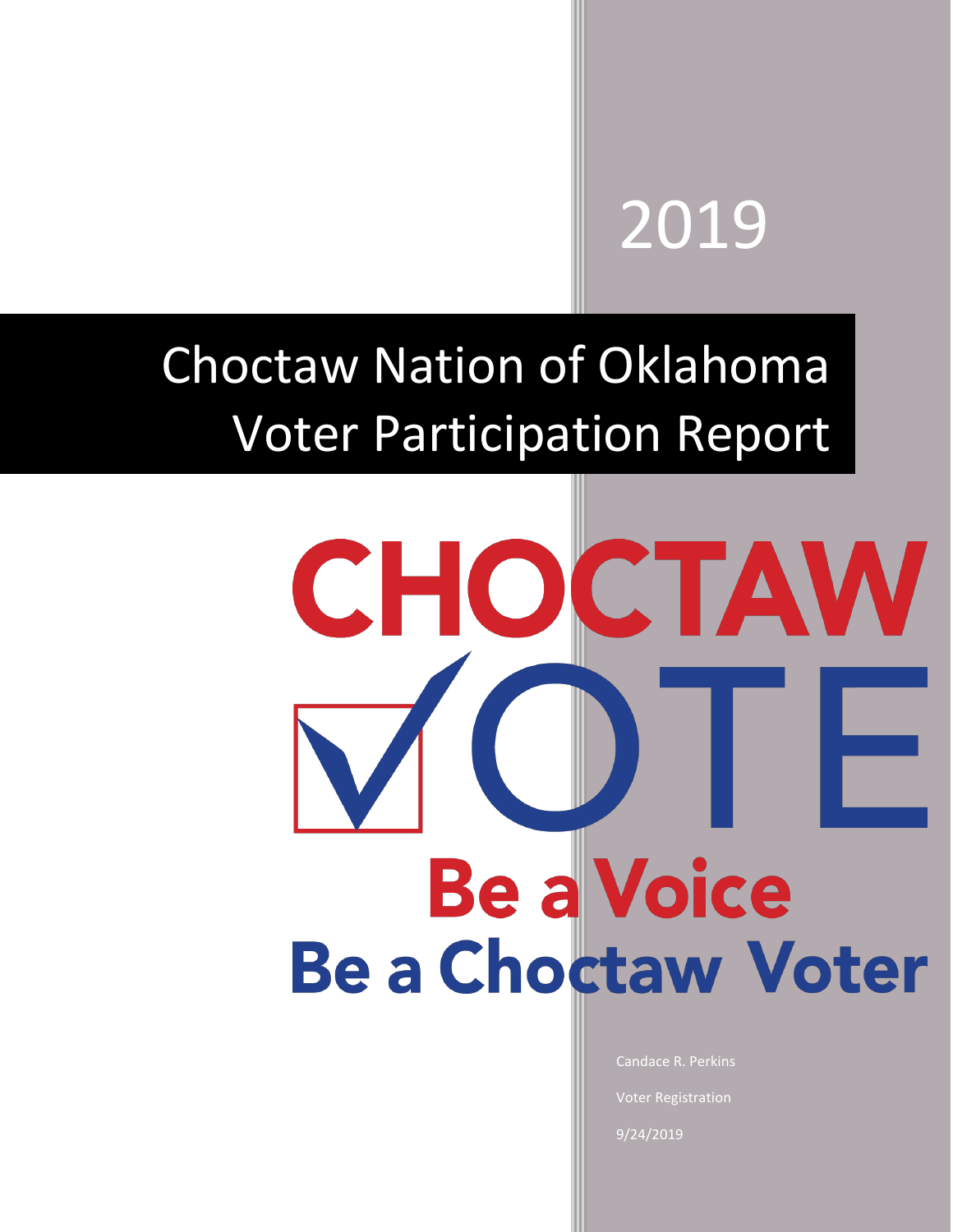#### 9/24/2019

#### **TABLE OF CONTENTS**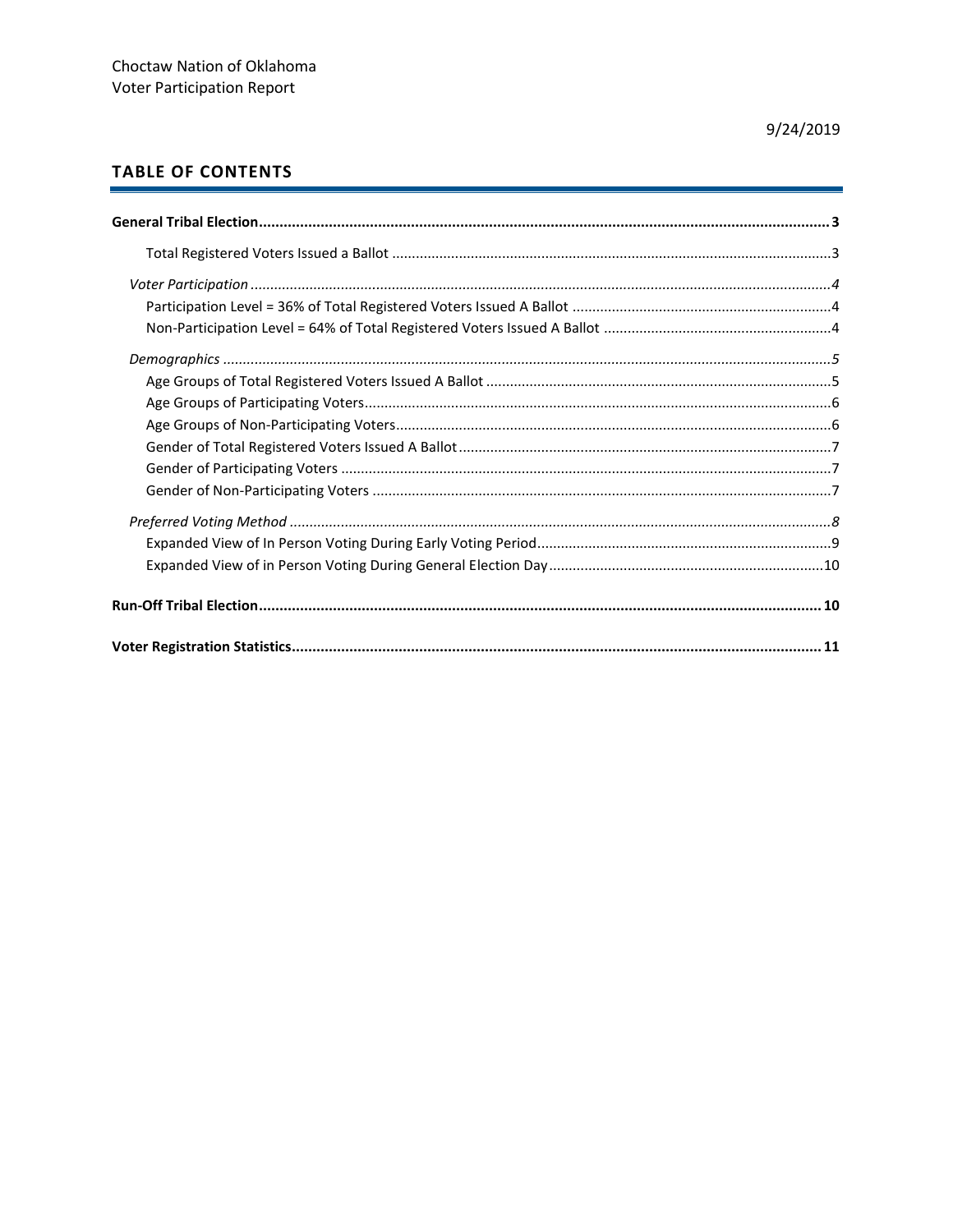#### **GENERAL TRIBAL ELECTION**

This year's election ballots included candidates for Council District 2, Council District 5, Council District 8, Council District 11 and two (2) Constitutional Amendment Questions:

#### CHOCTAW NATION QUESTION NUMBER 001

#### LEGISLATIVE PROPOSITION NUMBER 001

 This proposal amends Section 4 of Article X of the Choctaw Constitution. Currently, members of the tribe are only allowed to address the Tribal Council with its unanimous consent. This proposal allows members of the tribe to speak to the Tribal Council if a majority of Tribal Council members present approve.

#### CHOCTAW NATION QUESTION NUMBER 002

#### LEGISLATIVE PROPOSITION NUMBER 002

<span id="page-2-0"></span>This proposal adds Section 3 to Article XIV of the Choctaw Constitution. It provides for the Speaker of the Tribal Council to become Chief if the offices of Chief and Assistant Chief both be-come vacant less than one year before the end of the Chief's term. The Speaker must resign to become Chief. If the offices of Chief and Assistant Chief both become vacant more than one year before the end of the Chief's term, the Tribal Council must call an election within sixty days. The Speaker shall be the interim Chief until the election of a new Chief, if he resigns as Speaker. In either case, the Assistant Chief is appointed by the Chief with approval of the Tribal Council.

The elective offices of Chief, Council District 1, and Council District 3 were unopposed and therefore, did not appear on the ballots.

#### TOTAL REGISTERED VOTERS ISSUED A BALLOT

The table below shows the total number of active, registered voters by boundary status and district affiliation who were issued a ballot, whether by mail or in person, through General Election Day on July 13, 2019.

<span id="page-2-1"></span>

|                    |     |       |       |       |                     |       | District# |       |       |       |       |       |                          |        | $%$ of |
|--------------------|-----|-------|-------|-------|---------------------|-------|-----------|-------|-------|-------|-------|-------|--------------------------|--------|--------|
| <b>Boundary</b>    |     |       |       |       |                     |       |           |       |       |       |       |       |                          | Granc  | Grand  |
| <b>Status</b>      |     |       |       | 4     | <b>Unaffiliated</b> | Total | Total     |       |       |       |       |       |                          |        |        |
| In Nation          | 563 | 968   | 564   | 1,245 | 1,003               | 1,063 | 1,003     | 1,027 | 1,756 | 691   | 1,562 | 513   | $\overline{\phantom{a}}$ | 11,958 | 34%    |
| Out of Nation      | 399 | 680   | 968   | 316   | 620                 | 427   | 743       | 1,099 | 2,432 | 501   | 919   | 820   | 13,049                   | 22,973 | 66%    |
| <b>Grand Total</b> | 962 | 1,648 | 1,532 | 1,561 | 1,623               | 1,490 | 1,746     | 2,126 | 4,188 | 1,192 | 2,481 | 1,333 | 13,049                   | 34,931 | 100%   |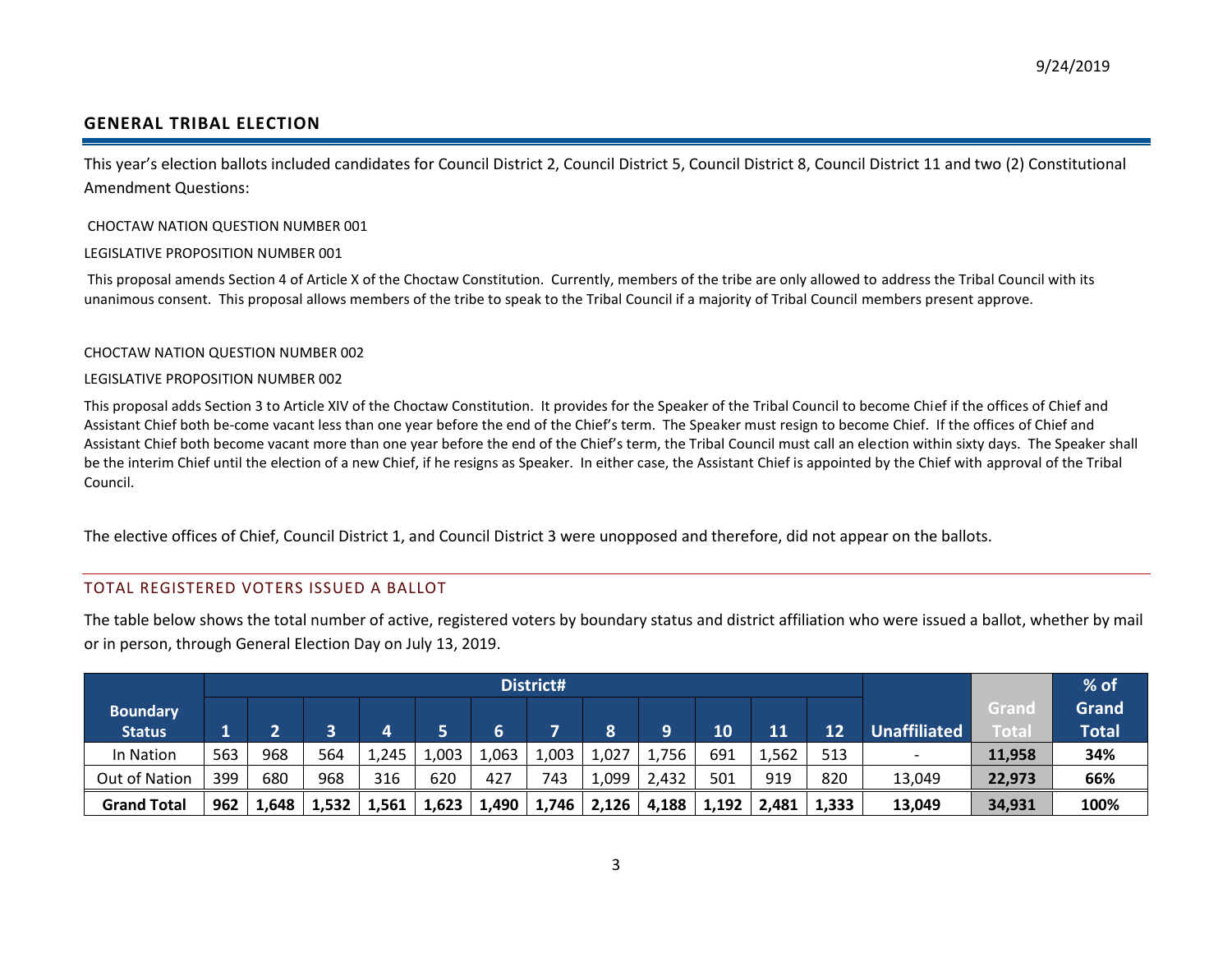#### VOTER PARTICIPATION

#### PARTICIPATION LEVEL = 36% OF TOTAL REGISTERED VOTERS ISSUED A BALLOT

The table below shows the total number of active, registered voters who voted in the General Election, by boundary status and district affiliation.

|                        |     |     |     |     |     |     | District# |       |       |                     |               |                           |       |        |      |
|------------------------|-----|-----|-----|-----|-----|-----|-----------|-------|-------|---------------------|---------------|---------------------------|-------|--------|------|
| <b>Boundary Status</b> |     |     |     |     |     |     |           |       | 12    | <b>Unaffiliated</b> | rand Tot      | <b>8 % of Grand Total</b> |       |        |      |
| In Nation              | 169 | 579 | 151 | 381 | 624 | 293 | 272       | 646   | 392   | 222                 | 790           | 191                       |       | 4,710  | 38%  |
| Out of Nation          | 152 | 267 | 356 | 118 | 285 | 149 | 258       | 450   | 761   | 172                 | 387           | 326                       | 4,168 | 7,849  | 62%  |
| <b>Grand Total</b>     | 321 | 846 | 507 | 499 | 909 | 442 | 530       | 1,096 | 1,153 |                     | $394$   1,177 | 517                       | 4,168 | 12,559 | 100% |

#### <span id="page-3-1"></span><span id="page-3-0"></span>NON-PARTICIPATION LEVEL = 64% OF TOTAL REGISTERED VOTERS ISSUED A BALLOT

The table below shows the total number of registered voters who did NOT vote in the General Election, by boundary status and district affiliation.

<span id="page-3-2"></span>

| <b>Boundary</b>    |     |     |       |       |     |       | District# |       |       |           |       |     |                          | Grand  | % of Grand   |
|--------------------|-----|-----|-------|-------|-----|-------|-----------|-------|-------|-----------|-------|-----|--------------------------|--------|--------------|
| <b>Status</b>      |     |     |       |       |     |       |           |       |       | <b>TO</b> | 11    | 12  | <b>Unaffiliated</b>      | Total  | <b>Total</b> |
| In Nation          | 394 | 389 | 413   | 864   | 379 | 770   | 731       | 381   | 1,364 | 469       | 772   | 322 | $\overline{\phantom{0}}$ | 7,248  | 32%          |
| Out of Nation      | 247 | 413 | 612   | 198   | 335 | 278   | 485       | 649   | 1,671 | 329       | 532   | 494 | 8,881                    | 15,124 | 68%          |
| <b>Grand Total</b> | 641 | 802 | 1,025 | 1,062 | 714 | 1,048 | 1,216     | 1,030 | 3,035 | 798       | 1,304 | 816 | 8,881                    | 22,372 | 100%         |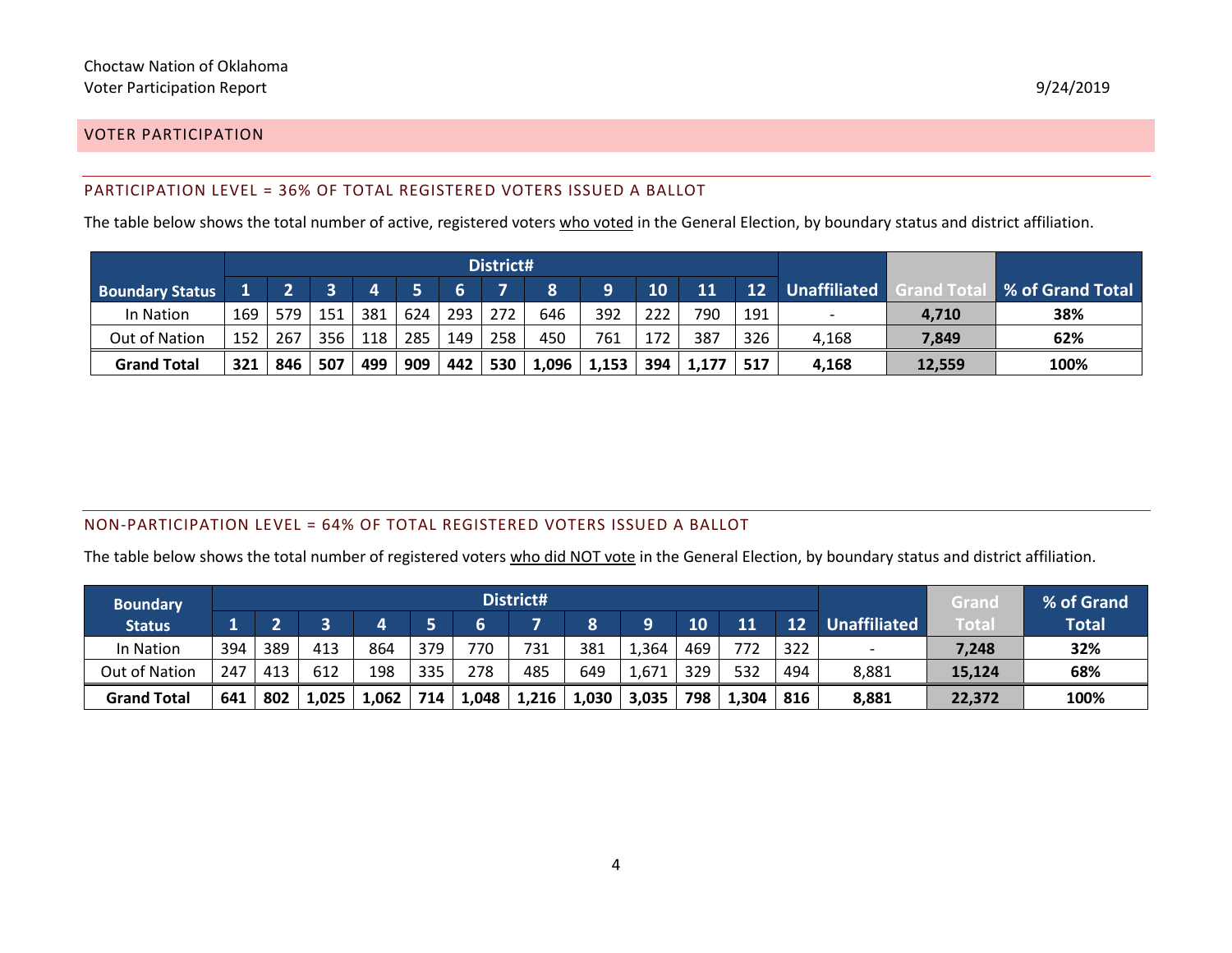#### DEMOGRAPHICS

#### AGE GROUPS OF TOTAL REGISTERED VOTERS ISSUED A BALLOT

The table below shows the total number of active, registered voters by age group and district affiliation who were issued a ballot, either by mail or in person, through General Election Day on July 13, 2019.

<span id="page-4-1"></span><span id="page-4-0"></span>

|                    |     |         |       |       |       |       | District# |       |                |       |       |       |              | Grand  | % of Grand   |
|--------------------|-----|---------|-------|-------|-------|-------|-----------|-------|----------------|-------|-------|-------|--------------|--------|--------------|
| <b>Age Groups</b>  |     | n<br>74 | 3     | 4     | 5     | 6     | ⇁         | 8     | 9              | 10    | 11    | 12    | Unaffiliated | Total  | <b>Total</b> |
| 18-27              | 103 | 228     | 166   | 204   | 248   | 214   | 199       | 284   | 604            | 144   | 364   | 141   | 1,680        | 4,579  | 13%          |
| 28-37              | 116 | 212     | 156   | 218   | 227   | 198   | 234       | 304   | 658            | 130   | 399   | 147   | 1,575        | 4,574  | 13%          |
| 38-47              | 133 | 242     | 210   | 251   | 191   | 229   | 226       | 283   | 645            | 174   | 374   | 184   | 1,632        | 4,774  | 14%          |
| 48-57              | 151 | 328     | 239   | 230   | 244   | 254   | 309       | 360   | 663            | 206   | 395   | 202   | 2,154        | 5,735  | 16%          |
| 58-67              | 196 | 309     | 335   | 311   | 315   | 299   | 381       | 432   | 735            | 237   | 438   | 311   | 2,838        | 7,137  | 20%          |
| 68-77              | 170 | 227     | 282   | 224   | 253   | 205   | 247       | 301   | 594            | 190   | 318   | 218   | 2,066        | 5,295  | 15%          |
| 78-87              | 73  | 85      | 112   | 94    | 118   | 71    | 118       | 132   | 246            | 97    | 156   | 110   | 886          | 2,298  | 7%           |
| 88-97              | 20  | 16      | 30    | 26    | 25    | 20    | 32        | 29    | 41             | 14    | 36    | 20    | 208          | 517    | 1%           |
| 98-102             |     |         | ∍     |       |       |       |           |       | $\overline{2}$ |       |       |       | 10           | 22     | $1%$         |
| <b>Grand Total</b> | 962 | 1,648   | 1,532 | 1,561 | 1,623 | 1,490 | 1,746     | 2,126 | 4,188          | 1,192 | 2,481 | 1,333 | 13,049       | 34.931 | 100%         |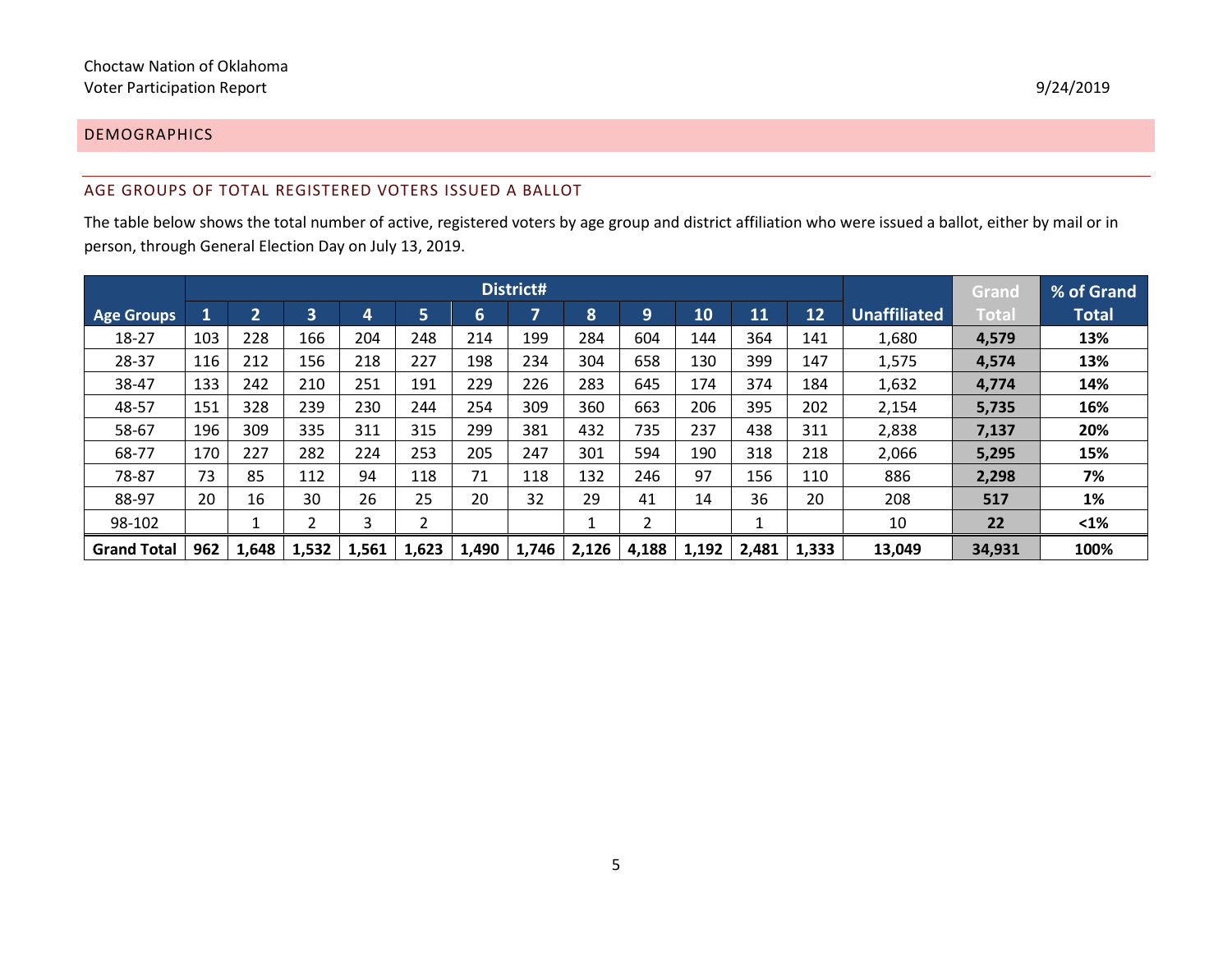#### AGE GROUPS OF PARTICIPATING VOTERS

|                    |     |                |     |     |     |     | District# |       |       |     |       |     |                     |                   |                    |
|--------------------|-----|----------------|-----|-----|-----|-----|-----------|-------|-------|-----|-------|-----|---------------------|-------------------|--------------------|
| <b>Age Groups</b>  | 1   | $\overline{2}$ | 3   | 4   | 5   | 6   | ∍         | 8     | 9     | 10  | 11    | 12  | <b>Unaffiliated</b> | <b>Grand Tota</b> | ■ % of Grand Total |
| 18-27              | 14  | 83             | 30  | 43  | 94  | 36  | 28        | 97    | 75    | 23  | 100   | 23  | 219                 | 865               | 7%                 |
| 28-37              | 24  | 104            | 27  | 26  | 97  | 39  | 41        | 105   | 98    | 17  | 135   | 34  | 262                 | 1,009             | 8%                 |
| 38-47              | 26  | 105            | 51  | 54  | 99  | 47  | 53        | 149   | 137   | 54  | 166   | 49  | 372                 | 1,362             | 11%                |
| 48-57              | 56  | 165            | 55  | 70  | 144 | 69  | 91        | 207   | 160   | 72  | 205   | 82  | 668                 | 2,044             | 16%                |
| 58-67              | 79  | 180            | 144 | 129 | 207 | 120 | 152       | 240   | 267   | 97  | 244   | 150 | 1,138               | 3,147             | 25%                |
| 68-77              | 76  | 155            | 131 | 120 | 170 | 91  | 110       | 197   | 280   | 82  | 206   | 107 | 1,002               | 2,727             | 22%                |
| 78-87              | 34  | 44             | 54  | 44  | 78  | 32  | 42        | 88    | 121   | 47  | 101   | 61  | 418                 | 1,164             | 9%                 |
| 88-97              | 12  | 10             | 15  | 11  | 19  | 8   | 13        | 13    | 15    |     | 19    | 11  | 87                  | 235               | 2%                 |
| 98-102             |     |                |     |     |     |     |           |       |       |     |       |     | ົ                   | 6                 | $1%$               |
| <b>Grand Total</b> | 321 | 846            | 507 | 499 | 909 | 442 | 530       | 1,096 | 1,153 | 394 | 1,177 | 517 | 4,168               | 12,559            | 100%               |

The table below shows the total number of active, registered voters who voted in the General Election by age group and district affiliation.

#### <span id="page-5-0"></span>AGE GROUPS OF NON-PARTICIPATING VOTERS

The table below shows the total number of active, registered voters who did NOT vote in the General Election by age and district affiliation.

<span id="page-5-1"></span>

|                    |     |     |              |       |     |       | District# |       |       |     |       |     |                     | Grand  | % of Grand   |
|--------------------|-----|-----|--------------|-------|-----|-------|-----------|-------|-------|-----|-------|-----|---------------------|--------|--------------|
| <b>Age Groups</b>  |     | n   | 3            | 4     | 5   | 6     |           | 8     | 9     | 10  | 11    | 12  | <b>Unaffiliated</b> | Total  | <b>Total</b> |
| 18-27              | 89  | 145 | 136          | 161   | 154 | 178   | 171       | 187   | 529   | 121 | 264   | 118 | 1,461               | 3,714  | 17%          |
| 28-37              | 92  | 108 | 129          | 192   | 130 | 159   | 193       | 199   | 560   | 113 | 264   | 113 | 1,313               | 3,565  | 16%          |
| 38-47              | 107 | 137 | 159          | 197   | 92  | 182   | 173       | 134   | 508   | 120 | 208   | 135 | 1,260               | 3,412  | 15%          |
| 48-57              | 95  | 163 | 184          | 160   | 100 | 185   | 218       | 153   | 503   | 134 | 190   | 120 | 1,486               | 3,691  | 16%          |
| 58-67              | 117 | 129 | 191          | 182   | 108 | 179   | 229       | 192   | 468   | 140 | 194   | 161 | 1,700               | 3,990  | 18%          |
| 68-77              | 94  | 72  | 151          | 104   | 83  | 114   | 137       | 104   | 314   | 108 | 112   | 111 | 1,064               | 2,568  | 11%          |
| 78-87              | 39  | 41  | 58           | 50    | 40  | 39    | 76        | 44    | 125   | 50  | 55    | 49  | 468                 | 1,134  | 5%           |
| 88-97              | 8   | 6   | 15           | 15    | 6   | 12    | 19        | 16    | 26    | 12  | 17    | 9   | 121                 | 282    | 1%           |
| 98-102             |     |     | <sup>-</sup> |       |     |       |           |       | າ     |     |       |     | 8                   | 16     | $1%$         |
| <b>Grand Total</b> | 641 | 802 | 1,025        | 1,062 | 714 | 1,048 | 1,216     | 1,030 | 3,035 | 798 | 1,304 | 816 | 8,881               | 22,372 | 100%         |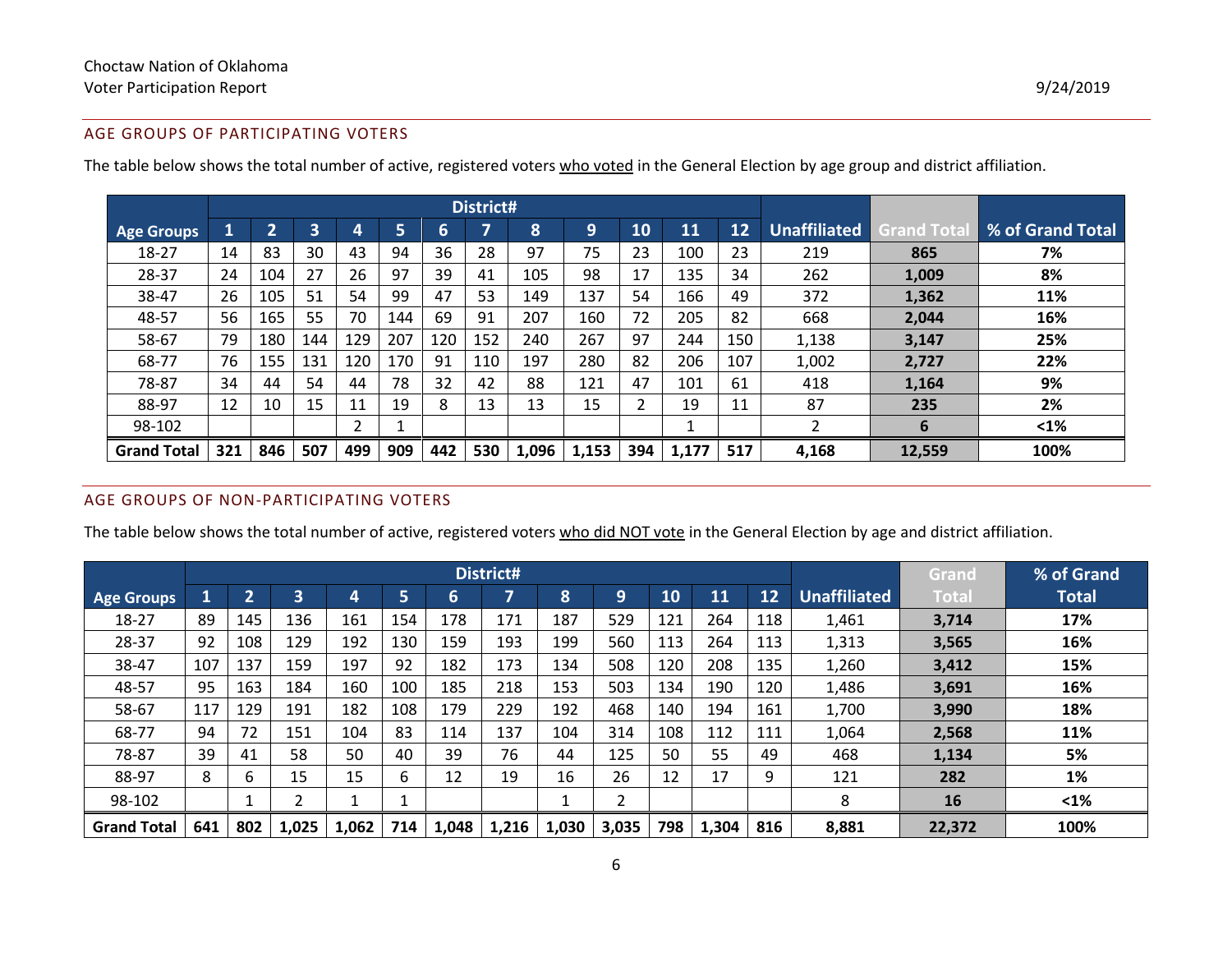#### GENDER OF TOTAL REGISTERED VOTERS ISSUED A BALLOT

The table below shows the total number of active, registered voters by gender and district affiliation who were issued a ballot, either by mail or in person, through General Election Day on July 13, 2019.

|                    |     |       |       |       |       |       | District# |        |       |       |       |       |                     | Grand       | % of Grand   |
|--------------------|-----|-------|-------|-------|-------|-------|-----------|--------|-------|-------|-------|-------|---------------------|-------------|--------------|
| Gender             |     |       |       |       |       |       |           |        |       | 10    | 11    | 12    | <b>Unaffiliated</b> | <b>Tota</b> | <b>Total</b> |
| Female             | 520 | 880   | 788   | 841   | 842   | 673   | 7,171     | 18,688 | 53%   |       |       |       |                     |             |              |
| Male               | 442 | 768   | 744   | 720   | 781   | 724   | 826       | 993    | 1,974 | 561   | 1,172 | 660   | 5,878               | 16,243      | 47%          |
| <b>Grand Total</b> | 962 | 1,648 | 1,532 | 1,561 | 1,623 | 1,490 | 1,746     | 2,126  | 4,188 | 1,192 | 2,481 | 1,333 | 13,049              | 34,931      | 100%         |

#### <span id="page-6-0"></span>GENDER OF PARTICIPATING VOTERS

The table below shows the total number of active, registered voters who voted in the General Election by gender and district affiliation.

|                    |     |     |     |     |     |     | District# |       |       |       |       |     |                     |        |                  |
|--------------------|-----|-----|-----|-----|-----|-----|-----------|-------|-------|-------|-------|-----|---------------------|--------|------------------|
| <b>Gender</b>      |     |     |     |     |     |     |           | Ο     |       | 10    | 11    | 12  | <b>Unaffiliated</b> |        | % of Grand Total |
| Female             | 163 | 459 | 252 | 264 | 507 | 233 | 271       | 590   | 281   | 2,240 | 6,651 | 53% |                     |        |                  |
| Male               | 158 | 387 | 255 | 235 | 402 | 209 | 259       | 506   | 576   | 197   | 560   | 236 | 1,928               | 5,908  | 47%              |
| <b>Grand Total</b> | 321 | 846 | 507 | 499 | 909 | 442 | 530       | 1,096 | 1,153 | 394   | 1,177 | 517 | 4,168               | 12,559 | 100%             |

#### GENDER OF NON-PARTICIPATING VOTERS

<span id="page-6-1"></span>The table below shows the total number of active, registered voters who did NOT vote in the General Election by gender and district affiliation.

<span id="page-6-2"></span>

|                    |     |     |       |       |     |       | District# |       |                     |       |              |     |       | Grand  | % of Grand |
|--------------------|-----|-----|-------|-------|-----|-------|-----------|-------|---------------------|-------|--------------|-----|-------|--------|------------|
| <b>Gender</b>      |     |     |       |       |     |       |           | 12    | <b>Unaffiliated</b> | Total | <b>Total</b> |     |       |        |            |
| Female             | 357 | 421 | 536   | 577   | 335 | 533   | 649       | 543   | .,637               | 434   | 692          | 392 | 4,931 | 12,037 | 54%        |
| Male               | 284 | 381 | 489   | 485   | 379 | 515   | 567       | 487   | 1,398               | 364   | 612          | 424 | 3,950 | 10,335 | 46%        |
| <b>Grand Total</b> | 641 | 802 | 1,025 | 1,062 | 714 | 1,048 | 1,216     | 1,030 | 3,035               | 798   | 1,304        | 816 | 8,881 | 22,372 | 100%       |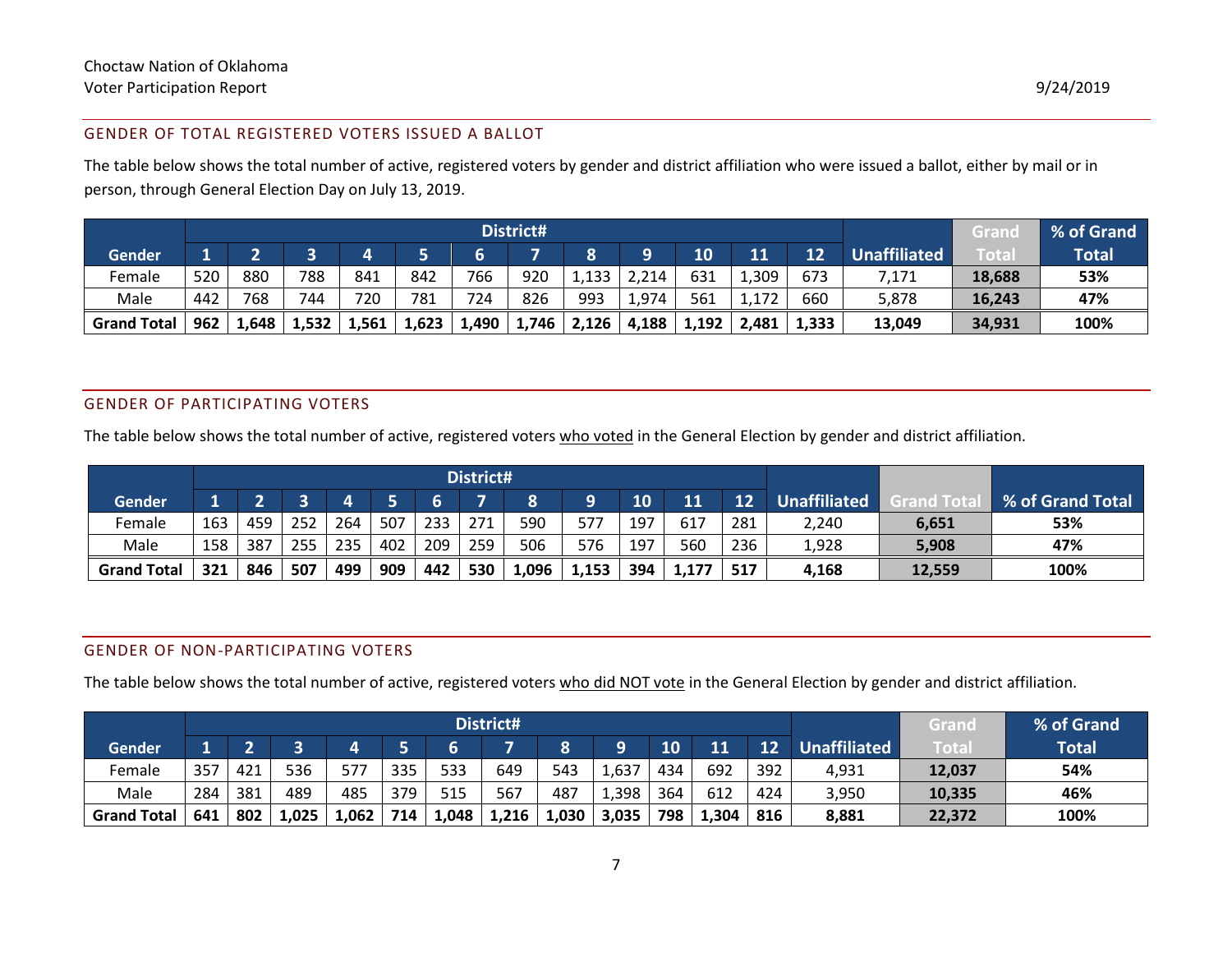#### PREFERRED VOTING METHOD

The table below shows a high-level view of each preferred method by district affiliation, used by active, registered voters to cast a ballot through General Election Day on July 13, 2019.

<span id="page-7-0"></span>

|                         |     |     |     |     |     |                     | District# |       |       |     |       |     |       | Grand  | % of Grand |
|-------------------------|-----|-----|-----|-----|-----|---------------------|-----------|-------|-------|-----|-------|-----|-------|--------|------------|
| <b>Preferred Method</b> |     | G   |     |     |     | <b>Unaffiliated</b> | Total     | Total |       |     |       |     |       |        |            |
| Early Voting/Location   | 10  | 79  | 12  | 15  |     | 15                  |           | 87    | 15    |     | 76    |     |       | 408    | 3%         |
| Election Day/Location   | 6   | 230 |     | 6   | 105 | 11                  |           | 167   | 18    |     | 103   | b   |       | 670    | 5%         |
| Mail-In                 | 305 | 537 | 490 | 478 | 731 | 416                 | 509       | 842   | 1,120 | 389 | 998   | 502 | 4,164 | 11,481 | 91%        |
| <b>Grand Total</b>      | 321 | 846 | 507 | 499 | 909 | 442                 | 530       | 1,096 | 1,153 | 394 | 1,177 | 517 | 4.168 | 12,559 | 100%       |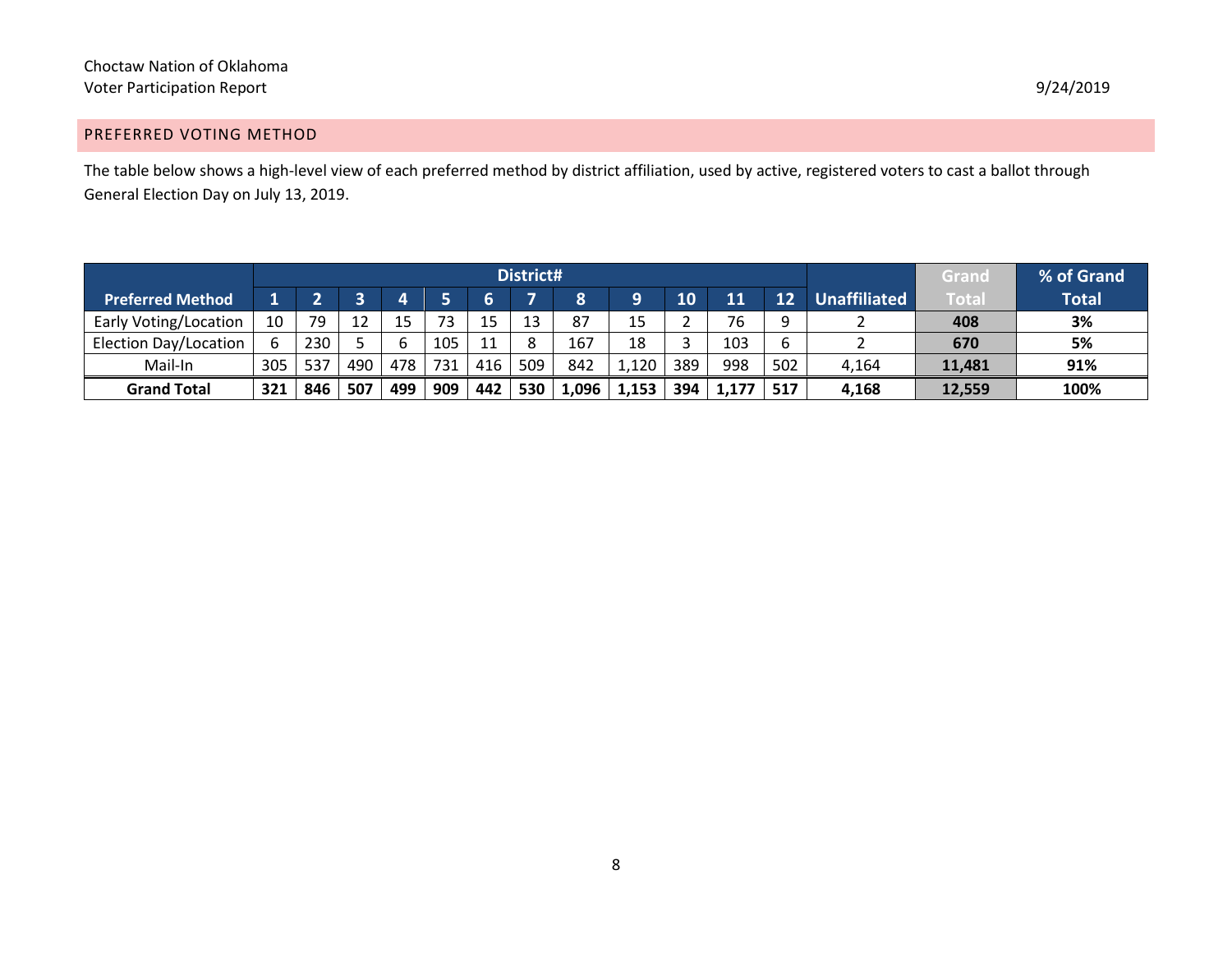#### EXPANDED VIEW OF IN PERSON VOTING DURING EARLY VOTING PERIOD

The table below shows the total number of active, registered voters by district affiliation that preferred to vote in person at an early voting location on July 12, 2019.

<span id="page-8-0"></span>

|                                            |              |                |                         |                |                |                 | District#      |              |              |                |    |    |                |                         |                                           |
|--------------------------------------------|--------------|----------------|-------------------------|----------------|----------------|-----------------|----------------|--------------|--------------|----------------|----|----|----------------|-------------------------|-------------------------------------------|
| <b>Preferred Location for Early Voting</b> | $\mathbf{1}$ | 2 <sup>2</sup> | $\overline{\mathbf{3}}$ | 4              | 5 <sup>1</sup> | $6\phantom{1}6$ | $\overline{7}$ | 8            | 9            | 10             | 11 | 12 |                |                         | Unaffiliated Grand Total % of Grand Total |
| Antlers                                    |              |                |                         |                |                |                 | 11             |              |              |                |    |    |                | 11                      | 3%                                        |
| Atoka                                      |              |                |                         |                |                |                 |                |              |              | $\overline{2}$ |    |    |                | $\overline{\mathbf{2}}$ | 0%                                        |
| <b>Battiest</b>                            |              | 5 <sup>1</sup> | $\mathbf{1}$            |                |                |                 |                |              |              |                |    |    |                | 6                       | 1%                                        |
| <b>Boswell</b>                             |              |                |                         |                |                |                 |                | 11           | $\mathbf{1}$ |                |    |    |                | 12                      | 3%                                        |
| <b>Broken Bow</b>                          | 3            | 69             | $\mathbf{1}$            | 1              |                |                 |                | 1            |              |                |    |    |                | 75                      | 18%                                       |
| Coalgate                                   |              |                |                         |                |                |                 |                |              |              |                |    | 1  |                | 1                       | 0%                                        |
| Durant                                     |              | $\overline{2}$ | 1                       |                | $\mathbf{1}$   | $\mathbf 1$     |                | $\mathbf{1}$ | 14           |                |    |    |                | 20                      | 5%                                        |
| Fort Towson                                |              |                |                         |                |                |                 |                | 4            |              |                |    |    |                | 4                       | 1%                                        |
| Hugo                                       | $\mathbf{1}$ |                |                         |                |                |                 |                | 70           |              |                |    |    |                | 71                      | 17%                                       |
| Idabel                                     | 6            | $\overline{2}$ |                         |                |                |                 |                |              |              |                |    |    | $\overline{2}$ | 10                      | 2%                                        |
| McAlester                                  |              |                | $\overline{2}$          |                |                | $\mathbf{1}$    | 1              |              |              |                | 76 | 8  |                | 88                      | 22%                                       |
| Poteau                                     |              |                |                         | 11             | $\mathbf{1}$   | $\mathbf{1}$    |                |              |              |                |    |    |                | 13                      | 3%                                        |
| Spiro                                      |              |                |                         | $\overline{2}$ | 5              |                 |                |              |              |                |    |    |                | $\overline{7}$          | 2%                                        |
| Stigler                                    |              |                |                         |                | 66             |                 |                |              |              |                |    |    |                | 66                      | 16%                                       |
| Talihina                                   |              | $\mathbf{1}$   | $\overline{7}$          | 1              |                | $\overline{2}$  | 1              |              |              |                |    |    |                | 12                      | 3%                                        |
| Wilburton                                  |              |                |                         |                |                | 10              |                |              |              |                |    |    |                | 10                      | 2%                                        |
| <b>Grand Total</b>                         | 10           | 79             | 12                      | 15             | 73             | 15              | 13             | 87           | 15           | $\mathbf{2}$   | 76 | 9  | 2              | 408                     | 100%                                      |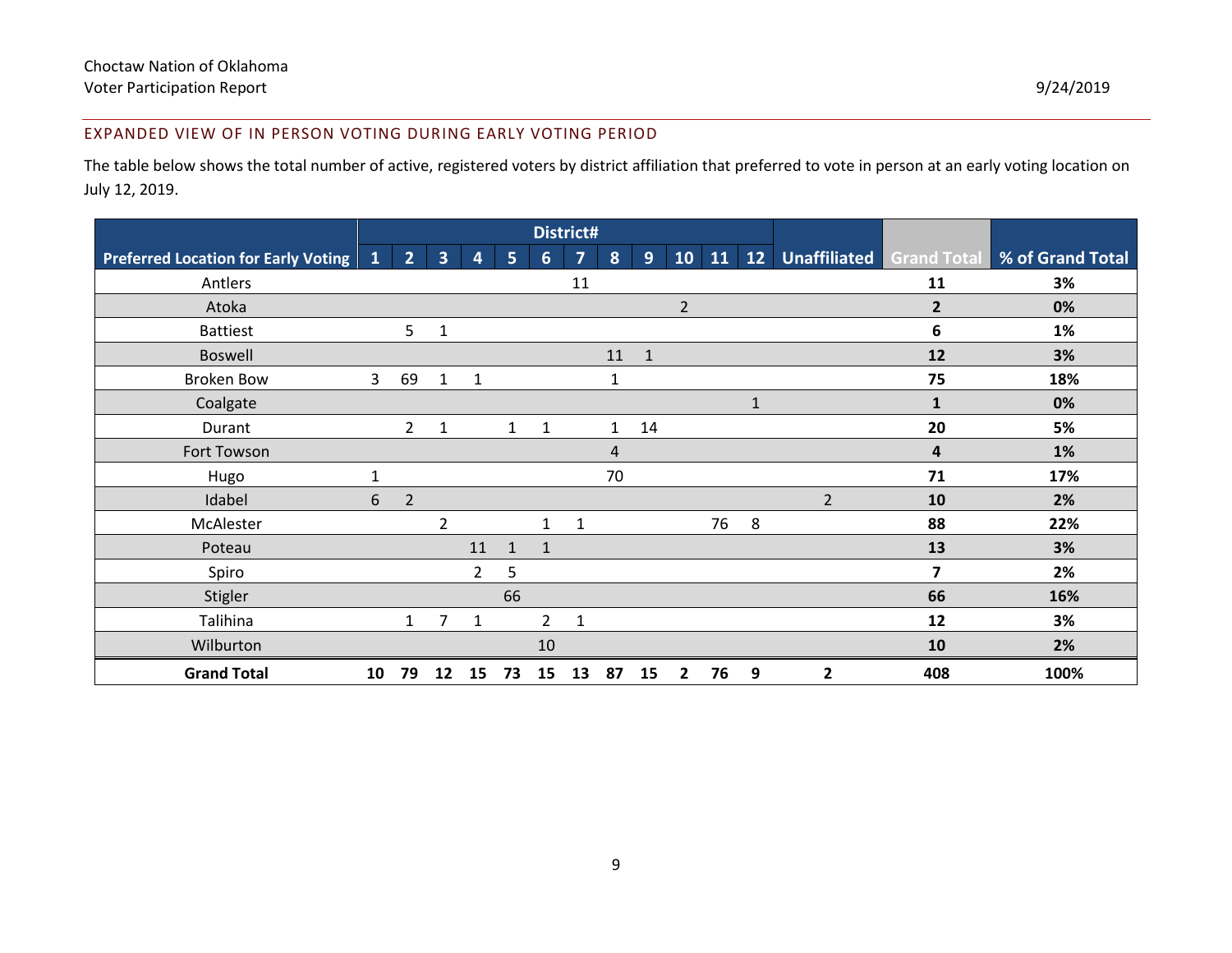#### EXPANDED VIEW OF IN PERSON VOTING DURING GENERAL ELECTION DAY

The table below shows the total number of active, registered voters by district affiliation that preferred to vote in person at a voting location during General Election Day on July 13, 2019.

<span id="page-9-0"></span>

|                                            |   |                |                |                |     |                | District#      |     |                |                |     |                 |                |                |                                             |
|--------------------------------------------|---|----------------|----------------|----------------|-----|----------------|----------------|-----|----------------|----------------|-----|-----------------|----------------|----------------|---------------------------------------------|
| <b>Preferred Location for Election Day</b> | O | 2 <sup>2</sup> | 3 <sup>1</sup> | 4              | 5   | 6 <sup>1</sup> | $\overline{7}$ | 8   | 9              | 10             | 11  | 12 <sup>7</sup> |                |                | Unaffiliated Grand Total   % of Grand Total |
| Antlers                                    |   |                |                |                |     |                | 6              |     |                |                |     |                 |                | 6              | 1%                                          |
| Atoka                                      |   |                |                |                |     |                |                |     |                | $\overline{2}$ |     |                 |                | $\overline{2}$ | 0%                                          |
| <b>Battiest</b>                            |   | 33             |                |                |     |                |                |     |                |                |     |                 |                | 33             | 5%                                          |
| <b>Boswell</b>                             |   |                |                |                |     |                |                | 51  | $\overline{2}$ |                |     |                 |                | 53             | 8%                                          |
| <b>Broken Bow</b>                          |   | 197            |                |                |     |                |                |     | 1              | 1              |     |                 |                | 199            | 30%                                         |
| Coalgate                                   |   |                |                |                |     |                |                |     |                |                |     |                 | $\mathbf{1}$   | 1              | 0%                                          |
| Durant                                     |   |                |                |                | 1   |                |                | 1   | 15             |                |     |                 |                | 17             | 3%                                          |
| Fort Towson                                |   |                |                |                |     |                |                | 9   |                |                |     |                 |                | 9              | 1%                                          |
| Hugo                                       |   |                |                |                |     |                |                | 106 |                |                |     |                 |                | 106            | 16%                                         |
| Idabel                                     | 6 |                | 1              |                |     |                |                |     |                |                |     |                 |                | $\overline{7}$ | 1%                                          |
| McAlester                                  |   |                |                |                |     |                | 1              |     |                |                | 103 | 5               | 1              | 110            | 16%                                         |
| Poteau                                     |   |                |                | $\overline{3}$ |     |                |                |     |                |                |     |                 |                | 3              | 0%                                          |
| Spiro                                      |   |                |                | 3              | 9   |                |                |     |                |                |     |                 |                | 12             | 2%                                          |
| Stigler                                    |   |                |                |                | 95  |                |                |     |                |                |     |                 |                | 95             | 14%                                         |
| Talihina                                   |   |                | 4              |                |     | $\mathbf{2}$   | 1              |     |                |                |     | $\mathbf{1}$    |                | 8              | 1%                                          |
| Wilburton                                  |   |                |                |                |     | 9              |                |     |                |                |     |                 |                | 9              | 1%                                          |
| <b>Grand Total</b>                         | 6 | 230            | 5              | 6              | 105 | 11             | 8              | 167 | 18             | 3              | 103 | 6               | $\overline{2}$ | 670            | 100%                                        |

#### **RUN-OFF TRIBAL ELECTION**

<span id="page-9-1"></span>No run-off tribal election this year.